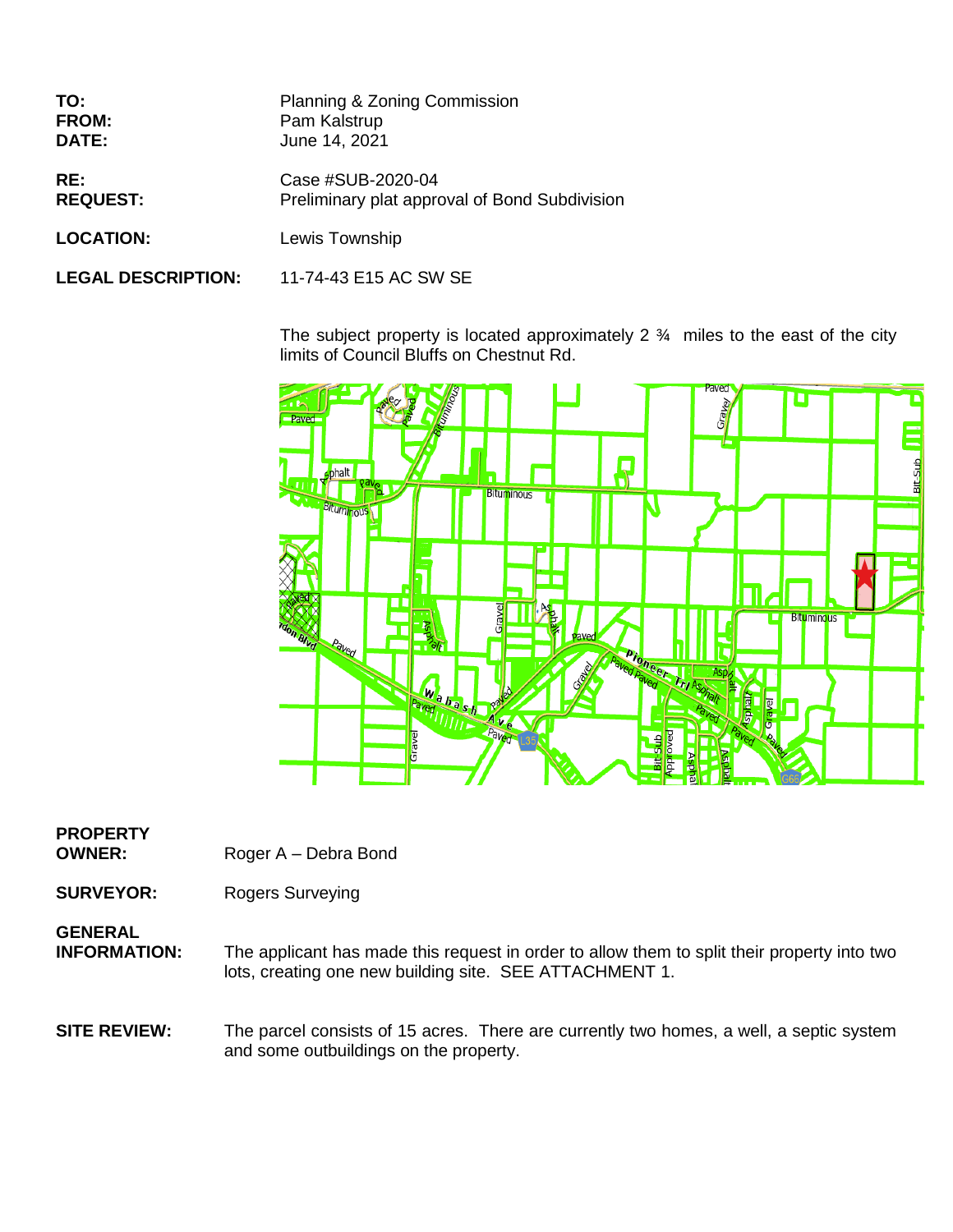

**AREA REVIEW:** The subject property is located immediately adjacent to Chestnut Road, an Official Bituminous County Road. The current Iowa Department of Transportation Traffic Flow Map indicated an average traffic flow of 110 vehicles per day.

> The properties in the immediate area are a mixture of rural residential acreages, timber and agricultural ground.

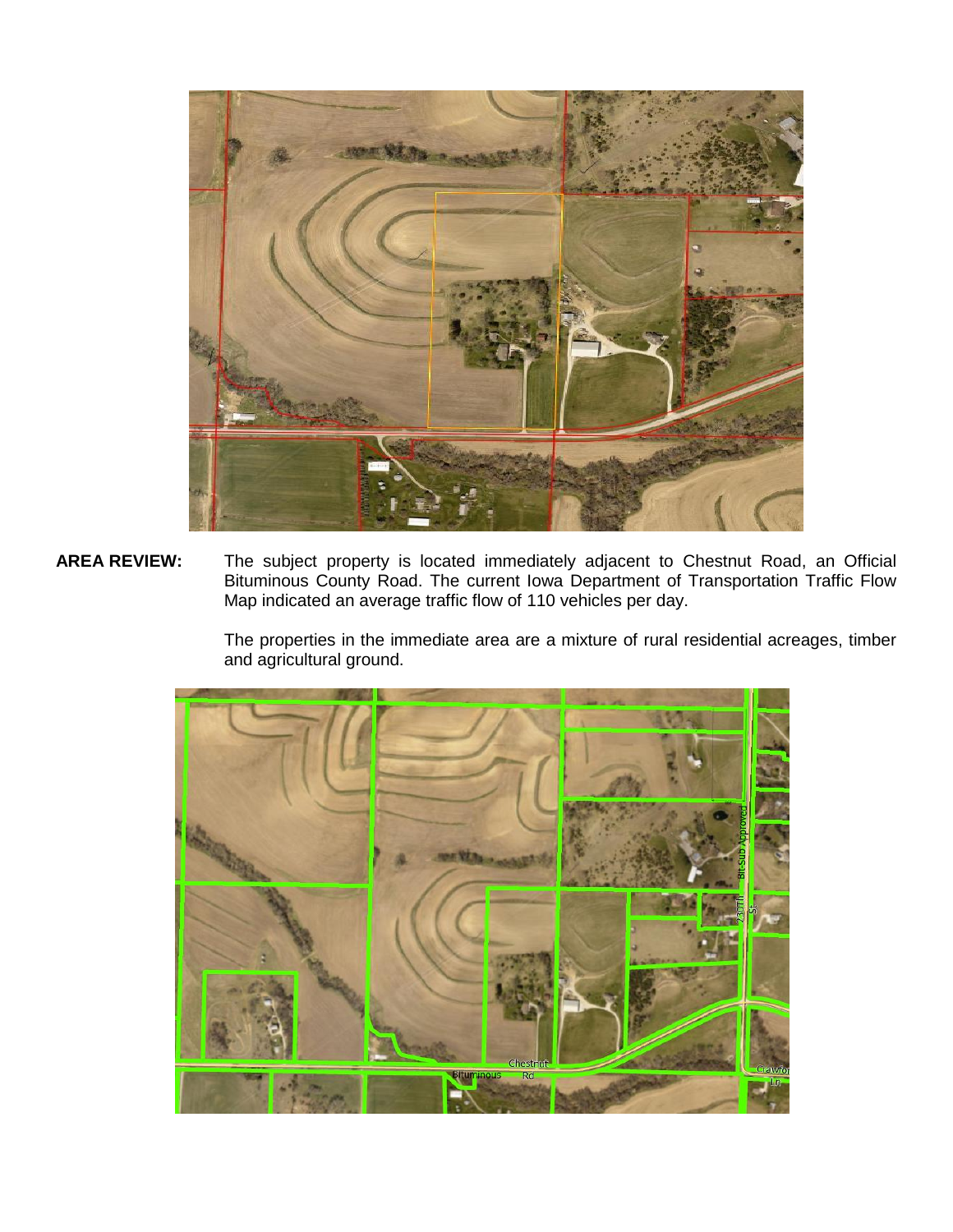**ZONING:** The subject property is currently located in a Class A-4 (Loess Hills) District.

8.014.010 INTENT: The Class A-4 District is intended to preserve the unique natural and environment characteristics of the Loess Hills' rare soils and topographic region of western Pottawattamie County, lowa and at the same time allow for appropriate types and scales of development. Primary uses of these lands has historically been grasslands with significant regions cultivated for farming, as well as many farm dwellings and non-farm households adjacent or having access to hard surfaced street. (Ordinance #2015-05/12-18-2015)

Subsection 8.014.020.04 of the Pottawattamie County, Iowa, Code, lists "Platted minor subdivisions for single-family dwellings, when located on a hard surfaced street or an official bituminous road", as a permitted principal use in the Class A-4 District.

The minimum standards for the A-4 District with individual septic systems and wells are as follows:

|           | Minimum   |
|-----------|-----------|
| Lot Size  | 2.0 Acres |
| Lot Width | 175'      |
| Lot Depth | 300'      |

It appears that the proposed lot sizes, lot widths and lot depths conform to the minimums.

#### **SUBDIVISION ORDINANCE:** Subsection 9.01.065.03 states:

- .01 A minor subdivision plat may be prepared for an existing parcel being divided into two lots where the tract of record has previously been divided into more than four (4) parcels if all of the following are met:
	- A. Zoning requirements for minimum size and access can be met.
	- B. Adjoins buildable platted property (not outlots) on rear and sides or property has double frontage.
	- C. Existing parcel is more than four times the minimum parcel size in respective zoning district.
	- D. Does not cause conflict with future access or development to subject parcel and/or adjacent parcels.

### **SEWAGE**

**DISPOSAL:** Where an adequate public or common sanitary sewer system is not reasonably accessible or not required, onsite wastewater treatment and disposal systems may be used for the purpose of providing a private means of sewage disposal for each lot in the subdivision.

A. The developer shall submit, with the preliminary plat, acceptable evidence of the suitability of the soil for onsite wastewater treatment and disposal systems on the site. The developer may be required to make one (1) or more soil boring tests and/or preliminary percolation tests within the boundaries of the subdivision if the evidence is deemed unacceptable by the County Board. Each test hole shall be numbered and its location and results shown on the final construction plans. All tests shall be performed in accordance with the Pottawattamie County, Iowa, Onsite Wastewater Treatment and Disposal System Ordinance.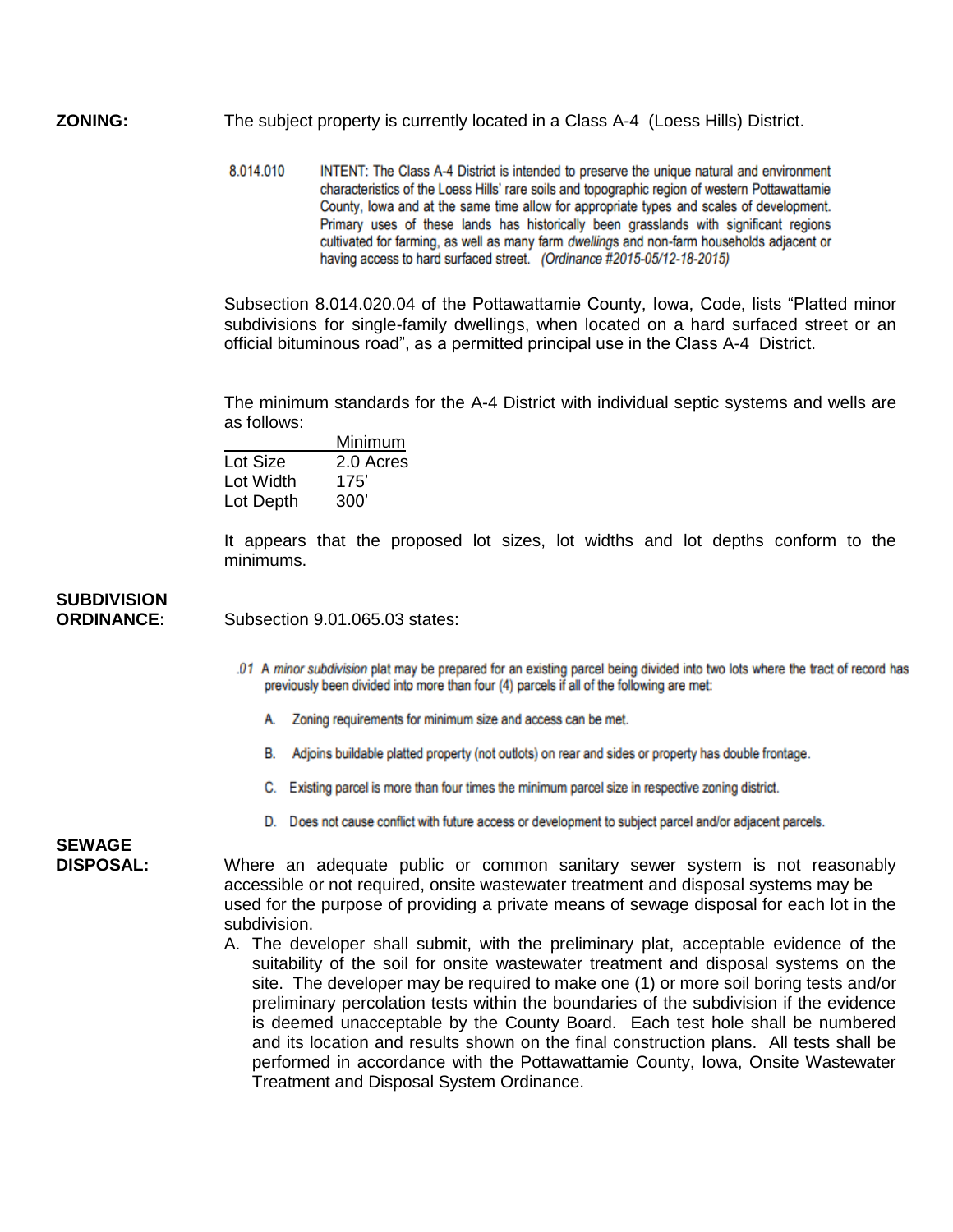- B. Lots where onsite wastewater treatment and disposal systems are proposed shall provide adequate space for two (2) such systems. The area dedicated for the second system is provided as a back up when the first system fails.
- C. Onsite wastewater treatment and disposal systems, if approved, may be installed at the expense of the developer, or at the expense of a subsequent lot owner at the time development of the lot takes place.

It is the applicant's intent to serve the lots with onsite wastewater treatment and disposal systems.

**LARSON BACKHOE SERVICES INC** 

In my Professional opinion the land at 22730 Chestnut rd has adequate room to support a third septic system.

Thanks

Glen Vanderpool

Larson backhoe Services INC

**WATER SUPPLY:** It is the applicant's intent that the new building lot will be serviced by a well.

Weilage Well Drilling 50756 Brohard Avenue Council Bluffs, Iowa 51503 (712) 366-1379 - shop (402) 980-3837 - cell

 $5 - 10 - 2021$ To Roger Bond Syracuse Nebraska

Water suitability letter

Roger the area around 22730 Chestnut Road Council Bluffs Iowa would be suitable for developing new wells for residential, agricultural, and commercial . Going back through my drill records the area is underlain with approximately 60 ft of the Dakota sand formation that is known to be in the area. Test pumping and drawdown data indicates any site could yield up to 600 gallons per minute so constructing a residential well of 10 -20 gallons per minute would not have an adverse impact on the formation. If you need more information please feel free to ask.

Daryl Weilage Weilage Well Drilling Council Bluffs Iowa

lowa drillers certificate number 5742